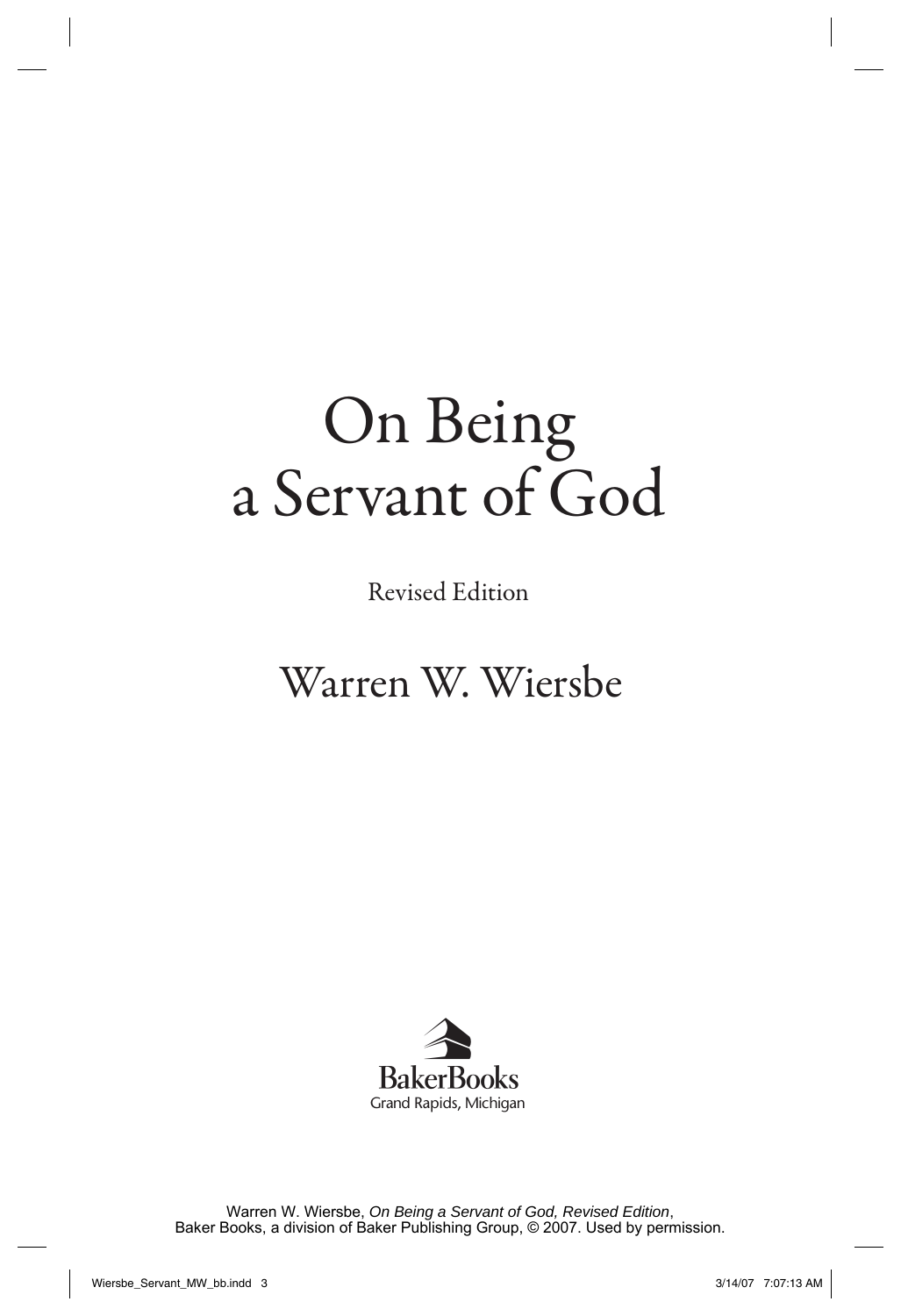© 1993, 2007 by Warren W. Wiersbe

Published by Baker Books a division of Baker Publishing Group P.O. Box 6287, Grand Rapids, MI 49516-6287 www.bakerbooks.com

First cloth edition published 1993 by Oliver-Nelson Books, a division of Thomas Nelson Publishers. First paperback edition published 1999 by Baker Books.

Printed in the United States of America

All rights reserved. No part of this publication may be reproduced, stored in a retrieval system, or transmitted in any form or by any means—for example, electronic, photocopy, recording—without the prior written permission of the publisher. The only exception is brief quotations in printed reviews.

ISBN 10: 0-8010-6819-3 ISBN 978-0-8010-6819-5

The Library of Congress has cataloged the original edition as follows: Wiersbe, Warren W. On being a servant of God / Warren W. Wiersbe. p. m. Originally published: Nashville : T. Nelson, c1993. Includes bibliographical references. ISBN 10: 0-8010-9086-5 (pbk.) ISBN 978-0-8010-9086-8 (pbk.) [BV4400.W515 1999] 248.4—dc21 98-33932



Warren W. Wiersbe, *On Being a Servant of God, Revised Edition*, Baker Books, a division of Baker Publishing Group, © 2007. Used by permission.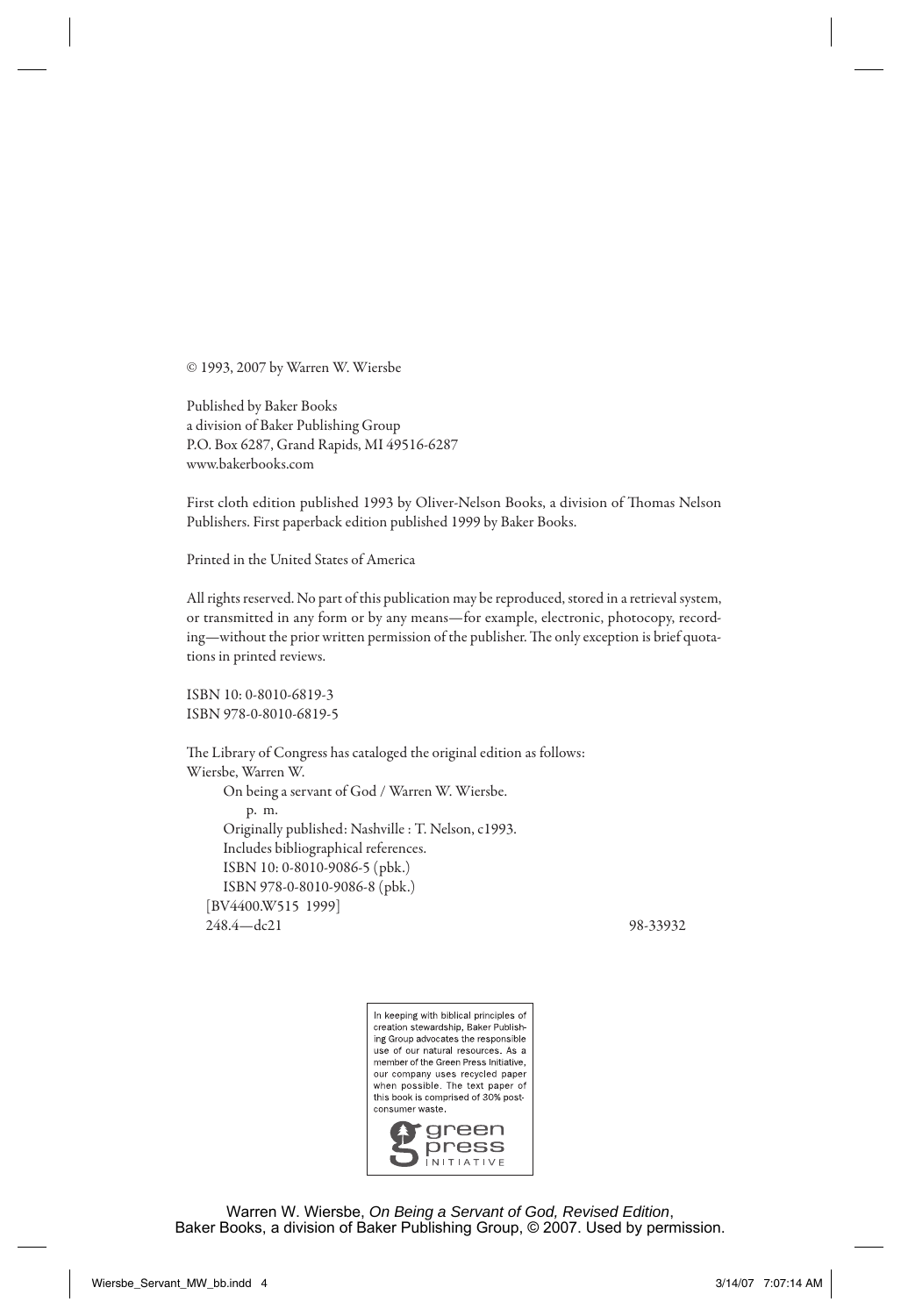|  |  | ×   |
|--|--|-----|
|  |  |     |
|  |  | - - |

Whether you are a volunteer or a full-time Christian worker, I wish I could sit down and leisurely chat with you about your ministry. I obviously can't do that, so I'm doing the next best thing and sharing my thinking with you in this book. Perhaps you're just getting started in your ministry, or you may be a veteran with battle scars. In either case, I trust that what I say will encourage you in the greatest work in the world, serving the Lord Jesus Christ.

Serving God is a wonderful thing if we understand what it is and how God does it through us. Ministering for Jesus Christ can be as uplifting and exciting as hang gliding, or it can be as burdensome and boring as repeatedly rolling the same rock up the mountain as Sisyphus did in the Greek myth. No matter how difficult the work or how many times we feel like quitting, we can keep going and growing *if we minister the way God tells us to in His Word*.

When I began my ministry back in 1950, I'm afraid I didn't have a clear vision of what Christian work was all about. Consequently, I floundered and was frustrated, not knowing exactly what to do or how to evaluate what I was doing. A Roman proverb says, "When the pilot does not know what port he is heading for, no wind is the right wind." I was certainly a bewildered pilot! Because I had received excellent training, I didn't lack for methods or ideas; but I wasn't clear as to *principles*. I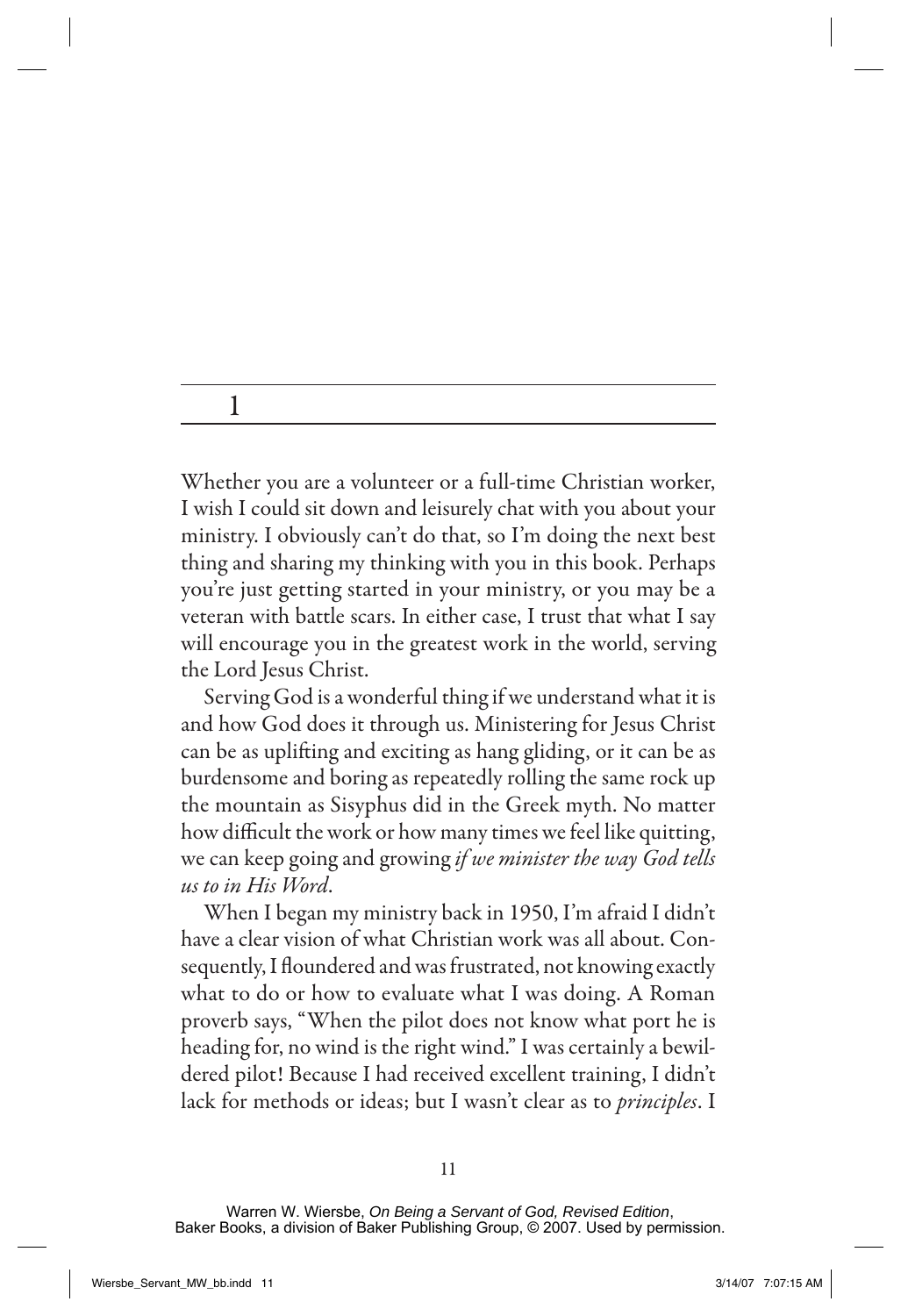was on the ocean of life with a road map instead of a compass, and I wasn't sure how to handle the rudder of the ship.

Now, many years and tears later, I think I have a limited grasp of a few of the principles of ministry; and I want to share them with you. As the familiar couplet puts it,

> Methods are many, principles are few; Methods always change, principles never do.

Certainly we need methods to serve God, but we must remember that methods work because of the principles behind them. To adopt a new method just because it worked for somebody else, without first understanding the principles behind that method, is to abandon both the compass and the rudder and start drifting helplessly on the tempestuous sea of service.

If you're frantically searching for guaranteed quick-fix methods, this book isn't for you because ministry is built on *basic principles*, not clever methods. God doesn't want us to have "ministry by imitation." He wants "ministry by incarnation," what Paul wrote about in Philippians 2:13: "For it is God who works in you both to will and to do for His good pleasure."

Let's begin with a definition of ministry that I've been using for several years. All definitions have their limitations, and this one isn't perfect; but it will at least keep us on the right track as we think together.

## *Ministry takes place when divine resources meet human needs through loving channels to the glory of God.*

The kind of ministry this definition is talking about is best illustrated by an event recorded in Acts 3:

Now Peter and John went up together to the temple at the hour of prayer, the ninth hour. And a certain man lame from his

Warren W. Wiersbe, *On Being a Servant of God, Revised Edition*, Baker Books, a division of Baker Publishing Group, © 2007. Used by permission.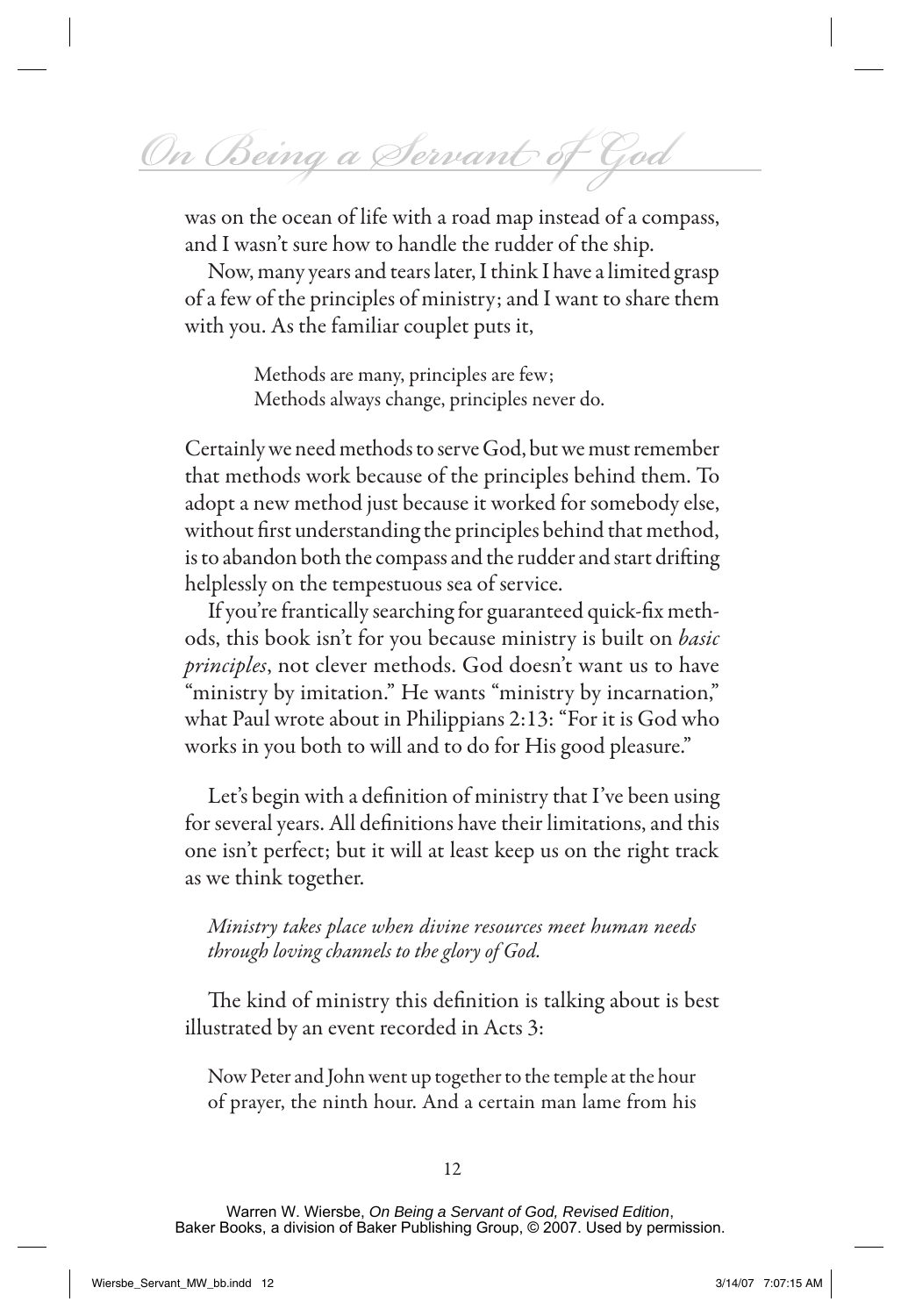mother's womb was carried, whom they laid daily at the gate of the temple which is called Beautiful, to ask alms from those who entered the temple; who, seeing Peter and John about to go into the temple, asked for alms. And fixing his eyes on him, with John, Peter said, "Look at us." So he gave them his attention, expecting to receive something from them. Then Peter said, "Silver and gold I do not have, but what I do have I give you: In the name of Jesus Christ of Nazareth, rise up and walk." And he took him by the right hand and lifted him up, and immediately his feet and ankle bones received strength. So he, leaping up, stood and walked and entered the temple with them—walking, leaping, and praising God. And all the people saw him walking and praising God (vv. 1–9).

Here you have the four basic elements of ministry. Peter and John saw a man in great need: he was physically lame and spiritually dead. Manifesting the compassion of Christ, they shared God's power with him; and he was completely healed and soundly converted to Christ. God was glorified, opportunity was given to preach the gospel, and two thousand more people trusted Christ (Acts 2:41; 4:4).

So, if you and I are going to serve Jesus Christ—the way God wants us to minister and the way the apostles ministered—we must (1) know the divine resources personally, (2) see the human needs compassionately, and (3) become channels of God's mighty resources so that (4) God alone is glorified. When God is glorified, His Spirit can work to bring Christ to those who need to know Him. In reaching one individual, Peter was able to reach the masses.

Before you turn to the next chapter, ponder this definition of ministry and examine your own heart. Do you know God personally and the marvelous resources that are available through Jesus Christ? Are you concerned about the needs of others so that you see them and want to help? Do you have compassion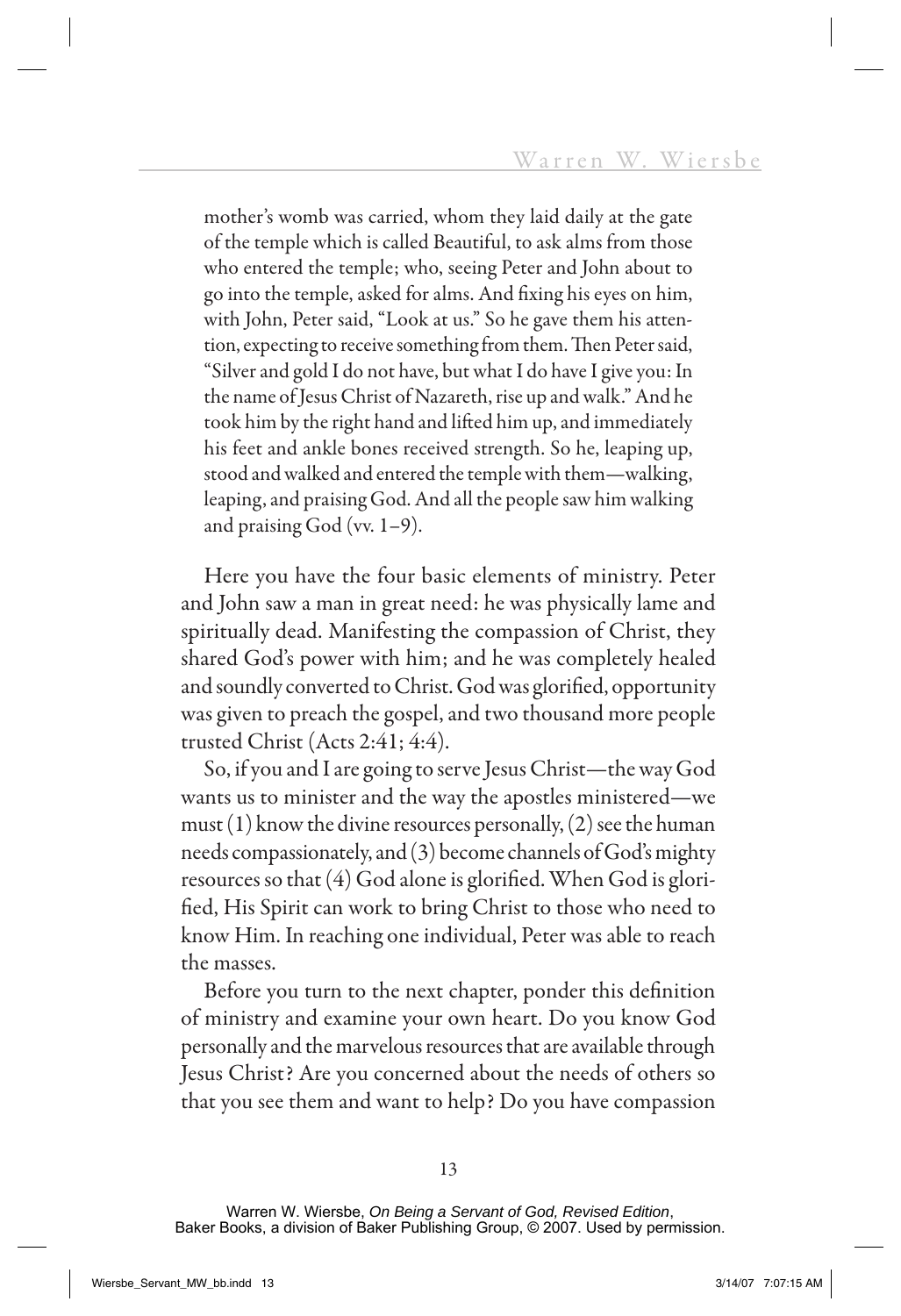*On Being a Servant of God*

for those with needs? Are you willing to be a channel for God's glory?

*Ministry takes place when divine resources meet human needs through loving channels to the glory of God.*

I suggest you memorize this definition.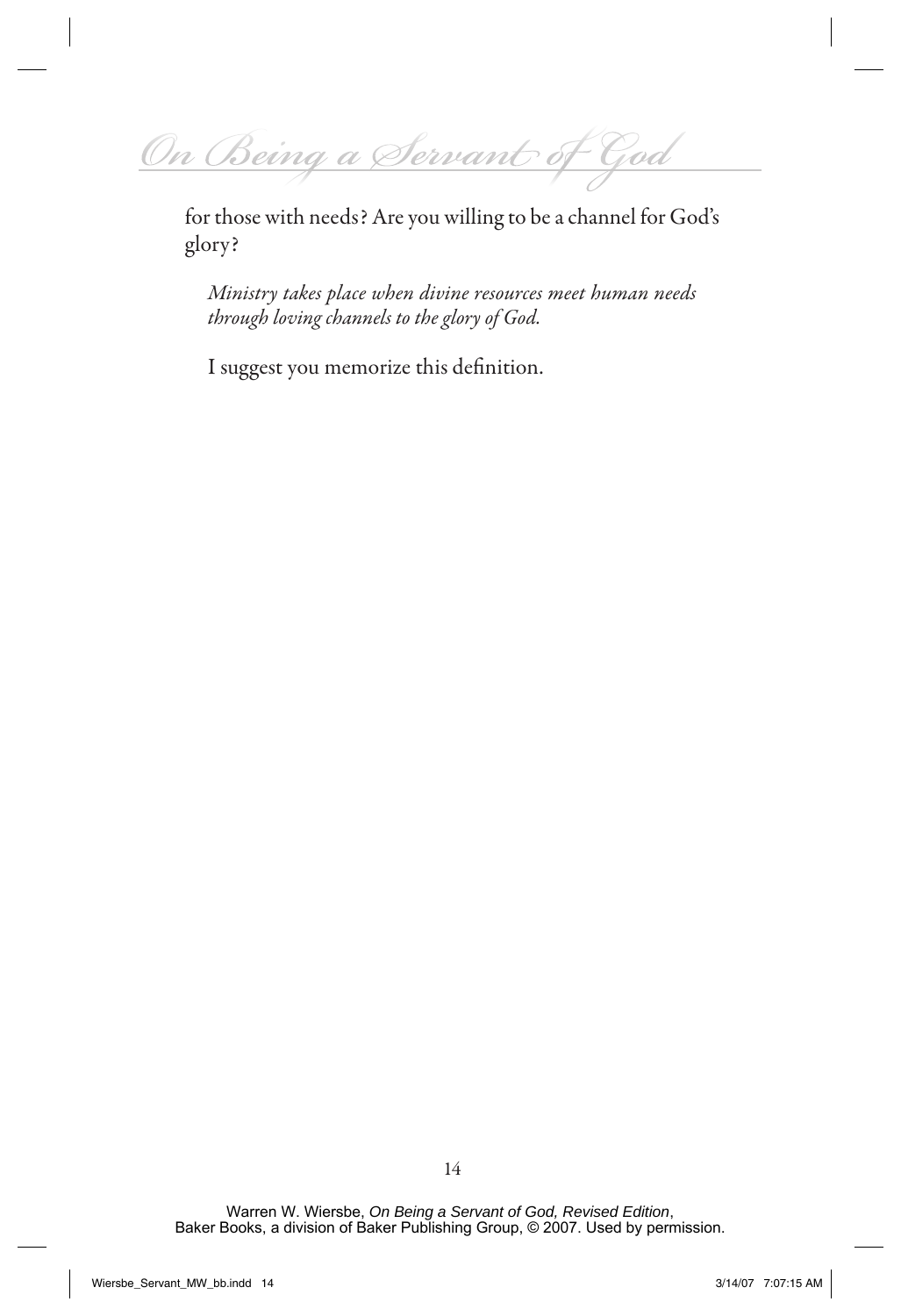2

The trouble with too many of us is that we think God called us to be *manufacturers* when He really called us to be *distributors*. He alone has the resources to meet human needs; all we can do is receive His riches and share them with others. "Silver and gold I do not have," Peter announced, "but what I do have I give you" (Acts 3:6). When it comes to ministry, all of us are bankrupt, and only God is rich. Like Paul, we are "as poor, yet making many rich" (2 Cor. 6:10).

The miracle of Christ's feeding the five thousand comes to mind, the only miracle of Christ that is recorded in all four Gospels (Matt. 14:15–21; Mark 6:35–44; Luke 9:12–17; John 6:1–14). When the disciples saw more than five thousand hungry people before them, they didn't know what to do; but they made their suggestions just the same. As yet, they didn't really know how poor they were!

First, they advised Jesus to avoid the problem by sending the crowd home. *Where was their compassion?* The Lord knew that the people were hungry and could never make the journey, so He rejected that plan. By the way, we are often tempted in ministry to get rid of the very people God wants us to help. The disciples did it more than once (Matt. 15:21–28; 19:13–15).

Philip admitted that there wasn't enough money on hand to buy food to feed such a big crowd, so a bigger budget wasn't the answer. (Most people think that having more money to spend is

Warren W. Wiersbe, *On Being a Servant of God, Revised Edition*, Baker Books, a division of Baker Publishing Group, © 2007. Used by permission.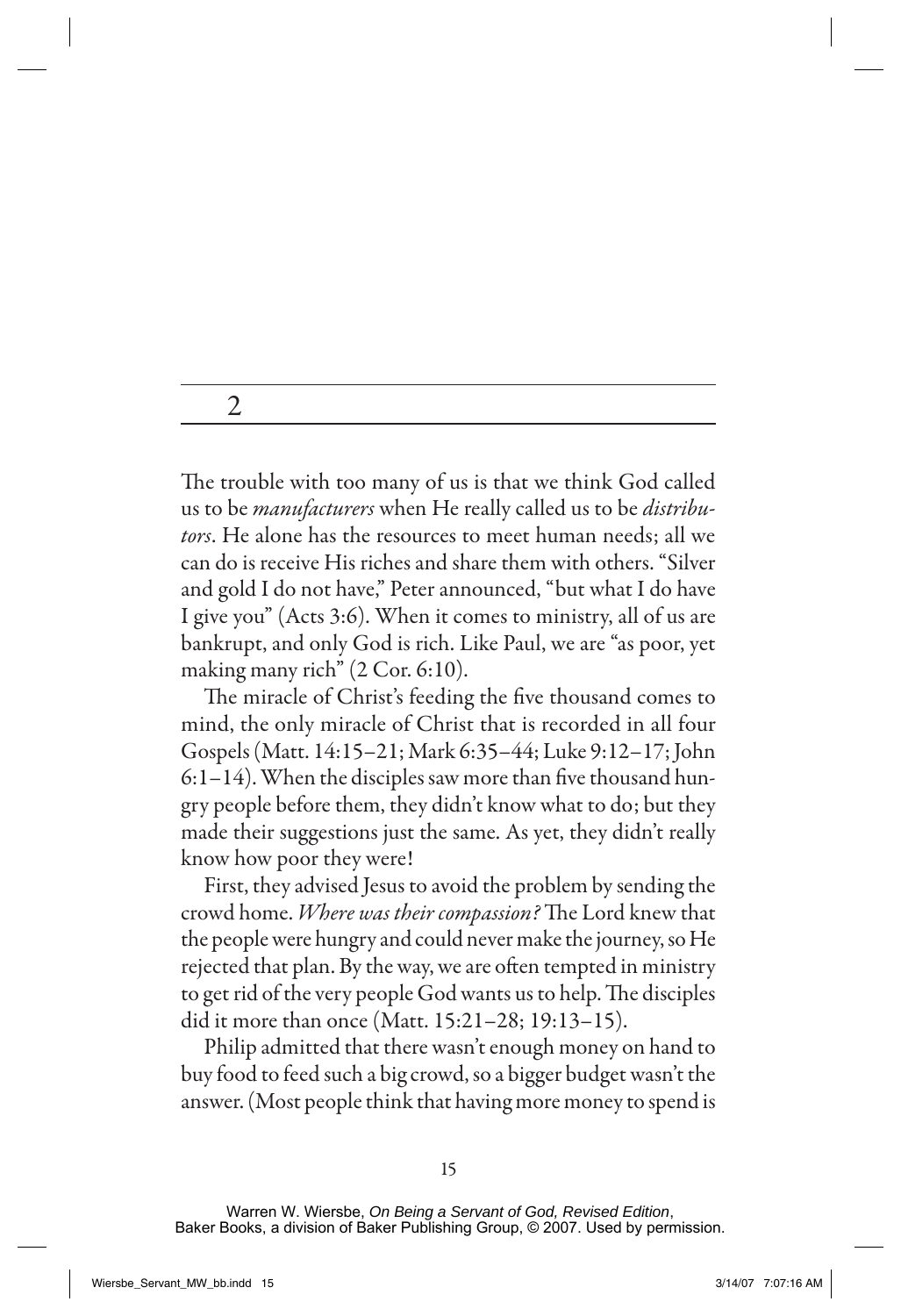the solution to every problem.) Then Andrew found a boy with a small lunch of five barley loaves and two fish, a food supply totally inadequate to meet the need. "But what are they among so many?" Andrew asked ( John 6:9), and the answer is, "Of themselves, they are nothing."

The disciples were trying to be manufacturers. They thought that it was *their* responsibility to come up with the money or the food or some clever way to solve the problem. But all the while, "He Himself knew what He would do" ( John 6:6). *Jesus needed His disciples, not as manufacturers but as distributors.* He took the lad's lunch, looked up to heaven, blessed the food, broke it, and put it into the disciples' hands for them to feed the hungry multitude. The *multiplication* took place in His hands; the *distribution* was the work of the disciples' hands.

Once you accept yourself as a distributor of God's riches and not a manufacturer, you will experience a wonderful new freedom and joy in service. You won't be afraid of new challenges because you know God has the resources to meet them. You won't be frustrated trying to manufacture everything needed to get the job done; and when God blesses your work, you won't be tempted to take the credit. Dr. Bob Cook used to remind us in our Youth for Christ ministry, "If you can explain what's going on, God didn't do it!" That sounds like the experience of the Jews recorded in Psalm 126: "We were like those who dream.... The LORD has done great things for us, and we are glad" (vv. 1, 3). *How do you explain a miracle?* You don't! You just receive it and share it and let God have all the glory.

What are the divine resources that God makes available to His servants for their ministry? The word that best summarizes it is the familiar word *grace*: "And of His fullness we have all received, and grace for grace" ( John 1:16). The image here seems to be that of an ocean, with wave after wave coming in to shore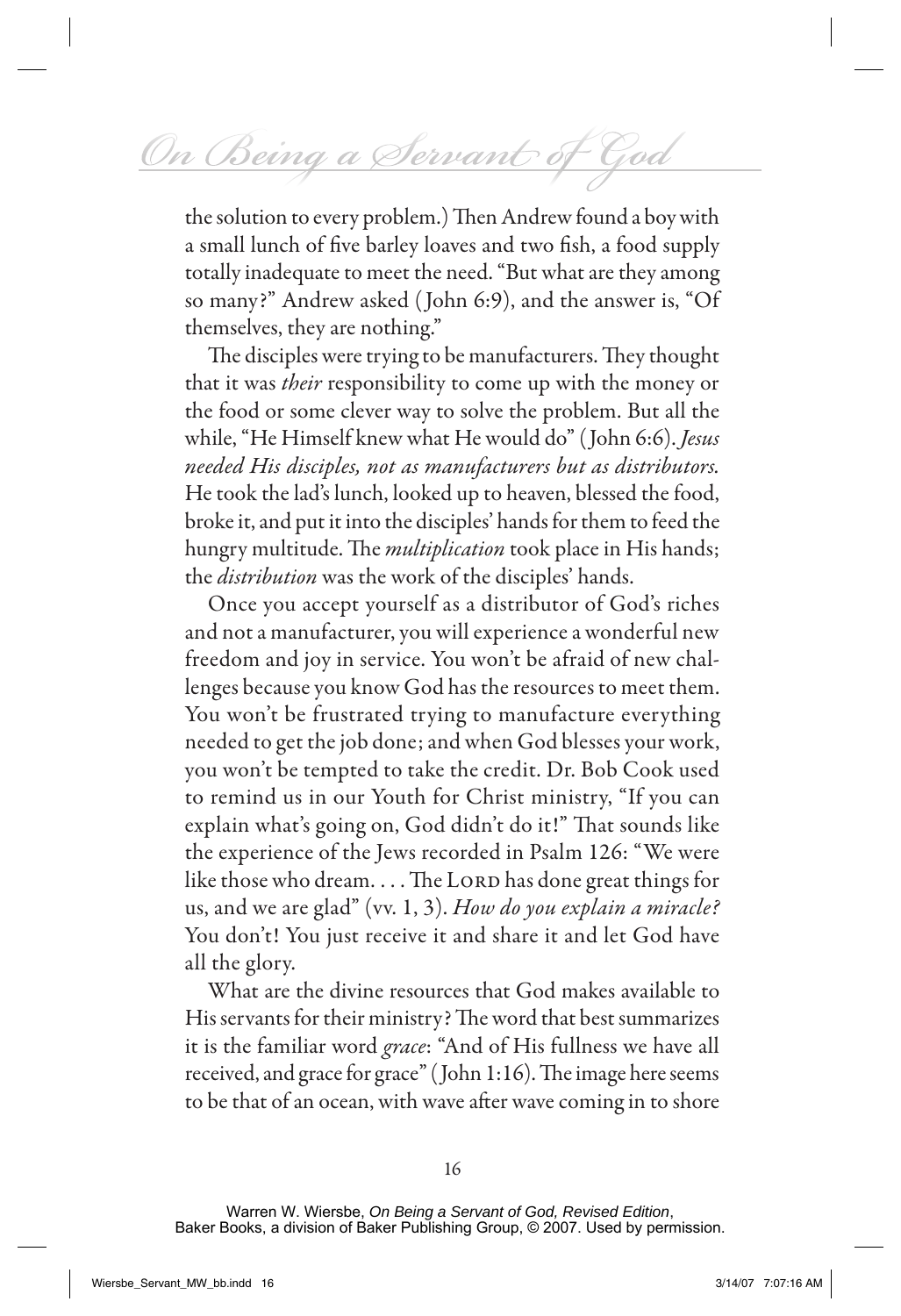in unending fullness. I'm reminded of the poor woman who had her first view of the ocean and stood on the shore weeping. When asked why she was weeping, she replied, "It's so good to see something that there's plenty of !"

You don't *earn* grace, and you don't *deserve* grace; you simply receive it as God's loving gift and then share it with others. In ministry, we are *channels* of God's resources, not *reservoirs*: "Give, and it will be given to you: good measure, pressed down, shaken together, and running over will be put into your bosom. For with the same measure that you use, it will be measured back to you" (Luke 6:38). It's a basic law of the kingdom of God that the servants who know how poor they are become the richest, and those who give the most receive the most and therefore have the most to give.

Because we have a "manufacturer mentality," we're prone to depend on our own resources, things like experience, training, money, talent, and education. God can sanctify and use these assets, but they become liabilities apart from the grace of God. With all of his abilities and training, the apostle Paul knew that the secret of his effective ministry was the grace of God. "But by the grace of God I am what I am," he wrote to the Corinthians. "I labored more abundantly than they all, yet not I, but the grace of God which was with me" (1 Cor. 15:10). By God's grace, Paul was what he was, and Paul did what he did.

As God's children and God's servants, we can draw upon the riches of His grace (Eph. 1:7; 2:7), the riches of His glory (Eph. 3:16; Phil. 4:19), unsearchable riches (Eph. 3:8), the riches of His mercy (Eph. 2:4), the riches of His wisdom (Rom. 11:33), and much more: "And God is able to make all grace abound toward you, that you, always having all sufficiency in all things, may have an abundance for every good work" (2 Cor. 9:8).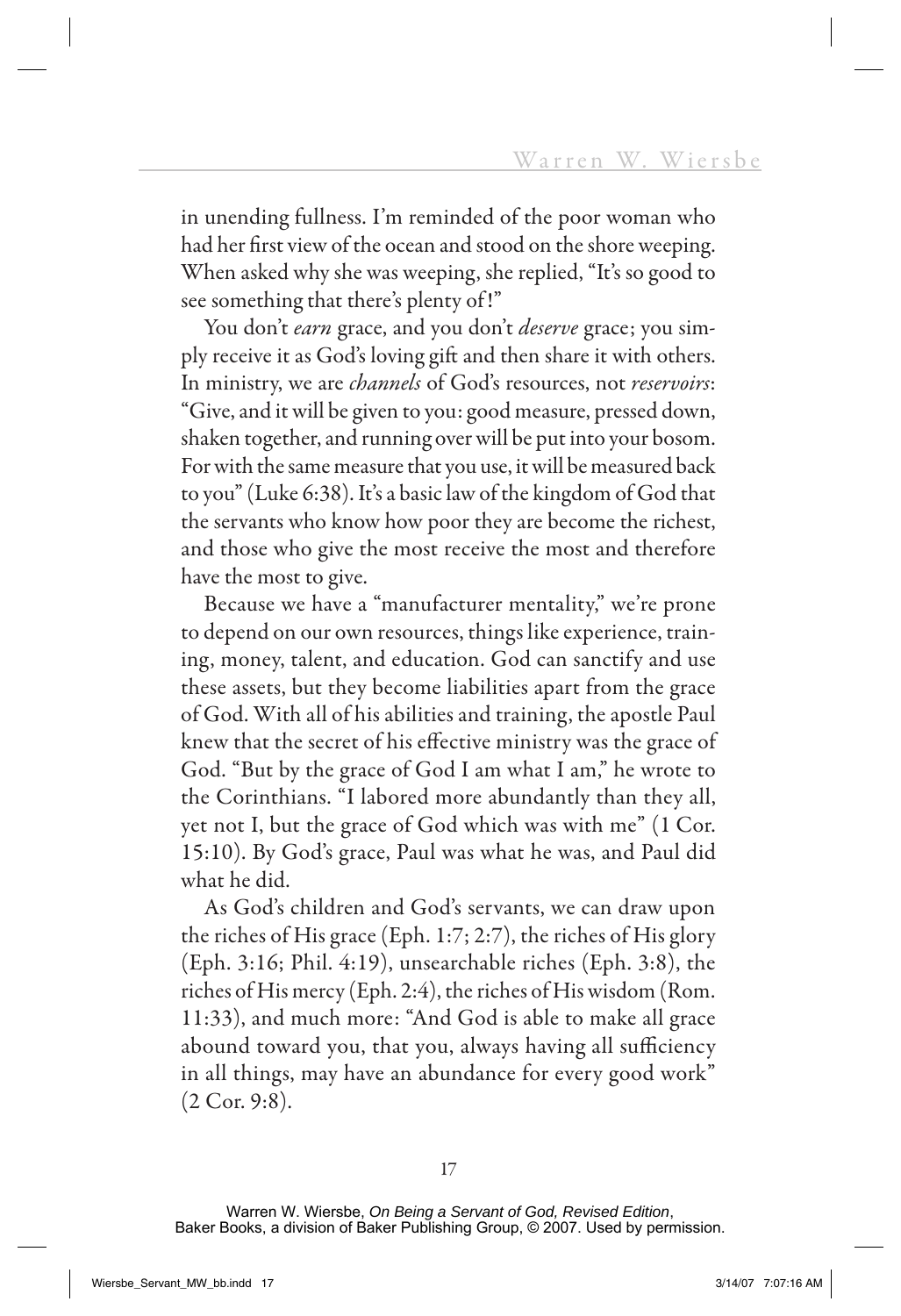*On Being a Servant of God*

So, one of the first steps we must take before our service can be used of God is to *confess our bankruptcy and receive by faith the grace that we need for acceptable service*. Just as we were saved by grace, through faith (Eph. 2:8–9), so we must work by grace, through faith, as we seek to minister. Only then can God work in and through us for His glory.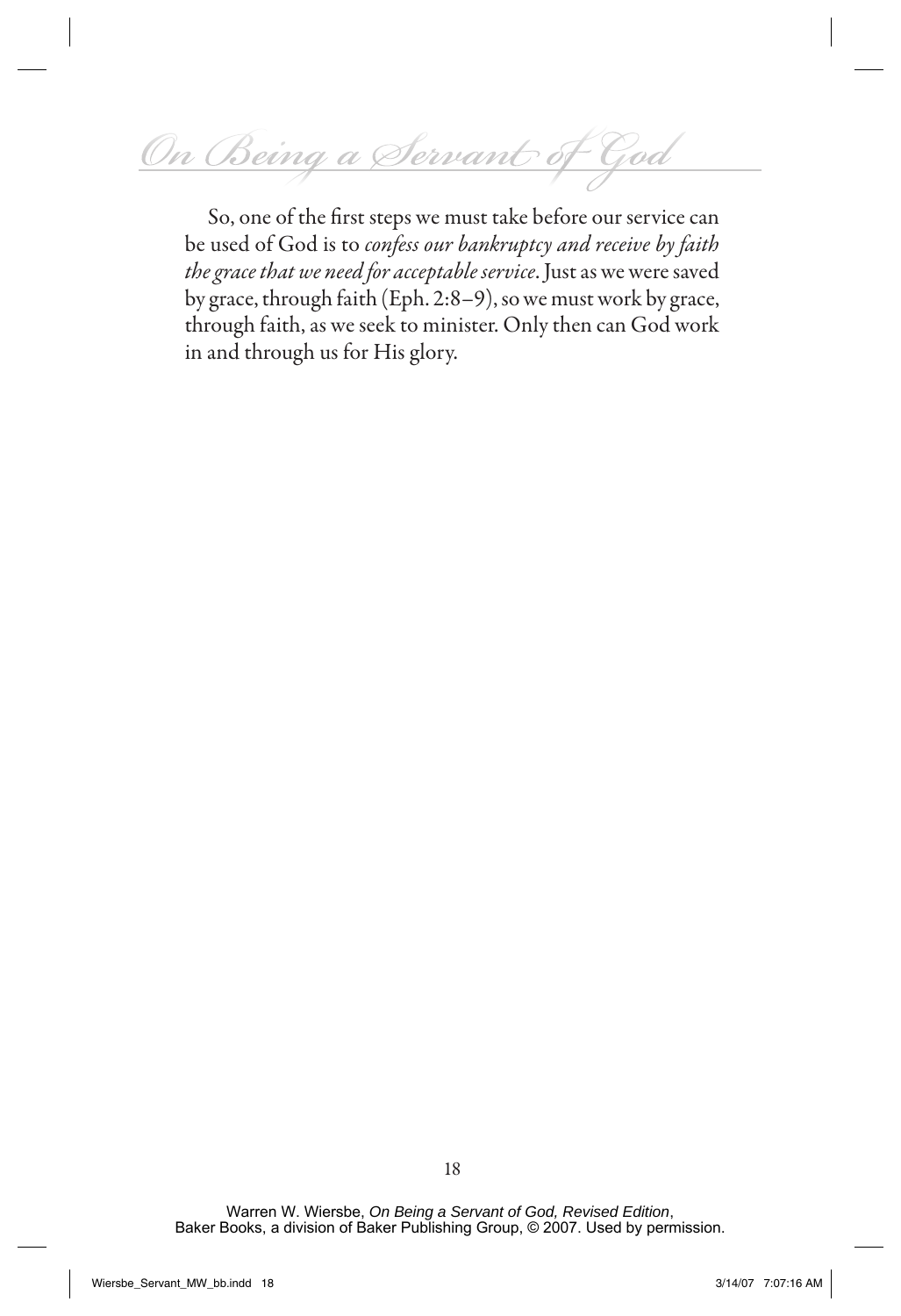3

Ministry takes place when divine resources *meet human needs*.

In ministry, we're called to live for others. Ministry is not just another way of making a living; it's a wonderful opportunity for making a life, a life that's lived for others. It's an opportunity to be like the Lord Jesus Christ. When He was here on earth, He met human needs, all kinds of needs; and He wasn't always thanked or even appreciated. In fact, one man He healed turned state's evidence and got Jesus into trouble with the authorities ( John 5:1–16).

We live in a world filled with people who have incredible needs of all kinds, and we can relate to these needs in one of several ways. We can *be blind to them and live our own lives*, but then we wouldn't be living as Christians are supposed to live. We certainly wouldn't be living like the Lord Jesus: "Let nothing be done through selfish ambition or conceit, but in lowliness of mind let each esteem others better [more important] than himself. Let each of you look out not only for his own interests, but also for the interests of others" (Phil. 2:3–4).

Or we can *take advantage of those needs to benefit ourselves*. Yes, it's possible to be in ministry and *use* people to get what we want instead of helping people to get what they need. The Pharisees, for example, used the common people to build their own authority instead of using their authority to build the people (Matt. 23:1–12). If we aren't careful, we can minister in such

Warren W. Wiersbe, *On Being a Servant of God, Revised Edition*, Baker Books, a division of Baker Publishing Group, © 2007. Used by permission.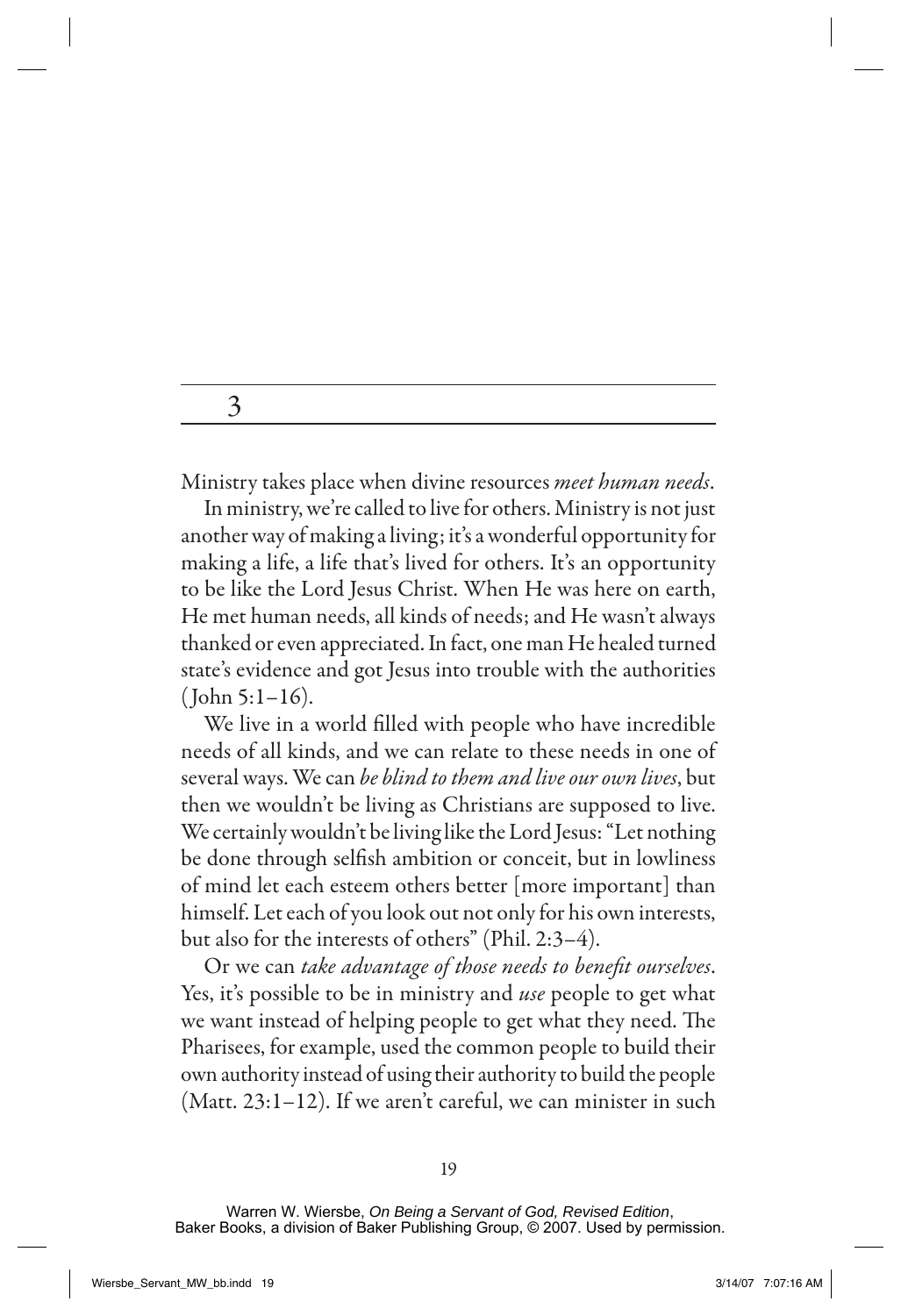a way that we exploit the needs of others to get ourselves recognition, position, titles, honors, and privileges. *True servants of God help others whether they themselves get anything out of it or not.* Their concern is only that God be glorified and people trust Christ.

A third way we can relate to the needs of others is *to know about them but do nothing*. That is what the priest and the Levite did when they saw that battered Jew dying by the side of the Jericho road (Luke 10:25–37). Both saw the needy man and "passed by on the other side" instead of stopping to show mercy. Granted, it's impossible for us as God's servants to do something about *every* need that we see or hear about; but we must never be thankful for a reason (or an excuse) to escape responsibility, and we must guard against the kind of professionalism that leads to a hard heart.

In Christian service, a sensitive spirit and a tender heart are absolutely essential; but we can easily become calloused. Then our work becomes routine and perfunctory, and we say with the backslidden priests of Malachi's day, "Oh, what a weariness!" (Mal. 1:13). The Scottish minister and novelist George Macdonald, whose books so influenced C. S. Lewis, wrote, "Nothing is so deadening to the divine as an habitual dealing with the outsides of holy things." That's the best definition of religious professionalism I've ever read.

No, we must have neither a blind eye nor an averted eye, nor should we think only of ourselves when we see the needs of others. The only right way for the servant of God to respond is to ask, "Lord, what do You want me to do?" (Acts 9:6). We can't do everything, but we can do something; and we must do it as Jesus would so that He might be glorified.

The people God calls us to serve have all kinds of needs physical, emotional, relational, financial—but at rock bottom their greatest need is *to be rightly related to God and His will*.

Warren W. Wiersbe, *On Being a Servant of God, Revised Edition*, Baker Books, a division of Baker Publishing Group, © 2007. Used by permission.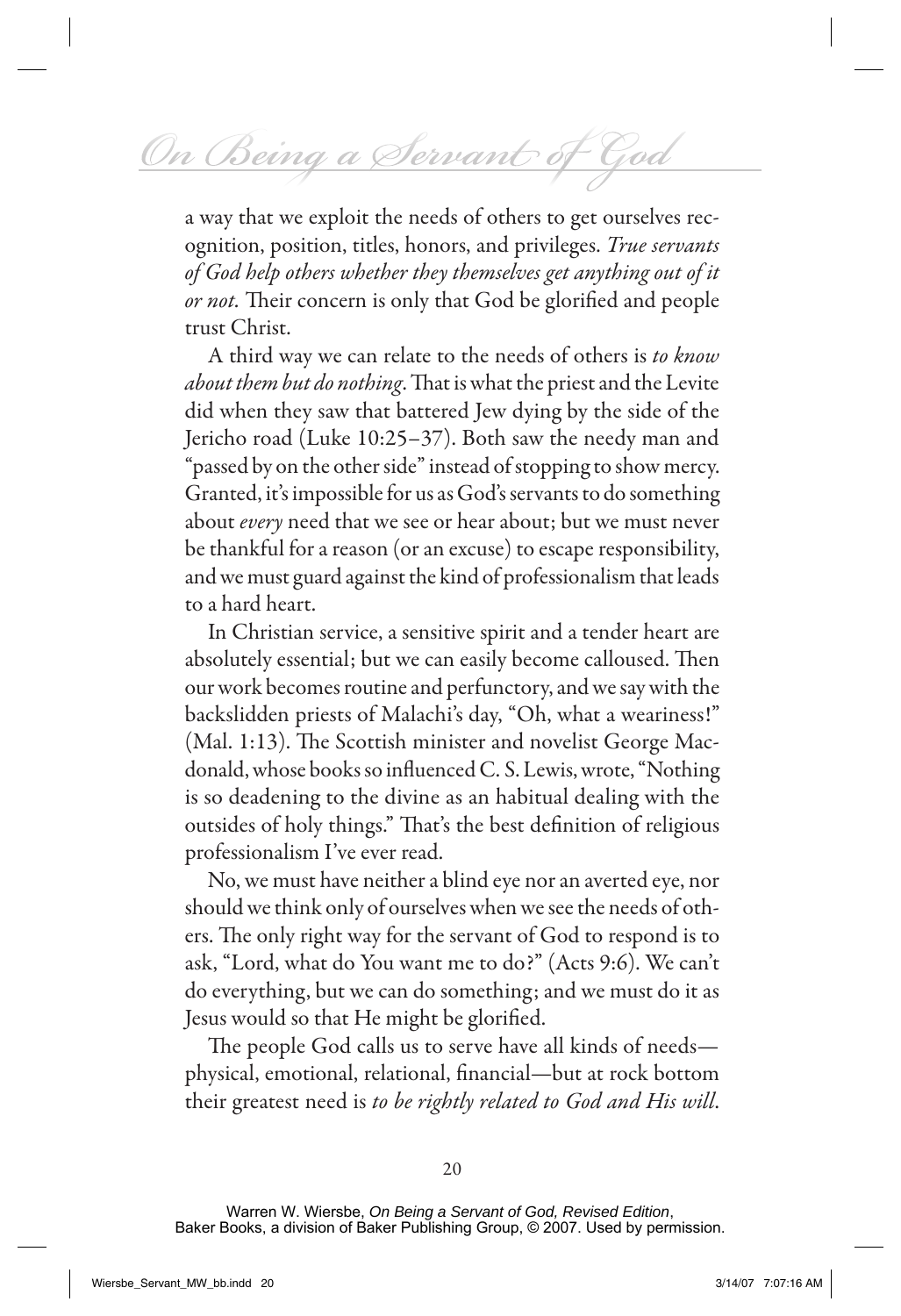That doesn't mean the Word of God and prayer will pay their bills or feed their stomachs. We don't quote a Bible promise to hungry people, pray for them, smile, and say, "Depart in peace, be warmed and filled" ( James 2:16). We do what we can to put food on the table. But unless we help people grow into a right relationship with God, whatever help we give will be only a stopgap measure, a quick fix until the next time they have a need; and then the cycle is repeated.

Perhaps that is one of the major differences between Christian ministry and mere humanitarian benevolence, as helpful as it may be. Both can be done in love; both can put food on the table and shoes on the feet; but only true Christian ministry can put grace in the heart so that lives are changed and problems are really solved. The best thing we can do for people is not to solve their problems for them but so relate them to God's grace that they will be enabled to solve their problems and not repeat them.

It has been said that "the heart of every problem is the problem in the heart"; but the statement is only partly true. Sometimes it isn't what *we* have done that creates the difficulty but what *others* have done. Children sometimes suffer from what their parents do, and the opposite is also true. The company president embezzles money and wrecks the business, and scores of innocent workers are out of jobs. People may not cause their own problems, but if they relate to their problems the wrong way, they will make the problems worse. What life does to us depends on what life finds in us, and that is where the grace of God comes in.

The church is the body of Christ on earth, taking the place of the Savior who has returned to heaven. He "did not come to be served, but to serve, and to give His life a ransom for many" (Matt. 20:28); and that must be our attitude: sacrifice and service to the glory of God.

Warren W. Wiersbe, *On Being a Servant of God, Revised Edition*, Baker Books, a division of Baker Publishing Group, © 2007. Used by permission.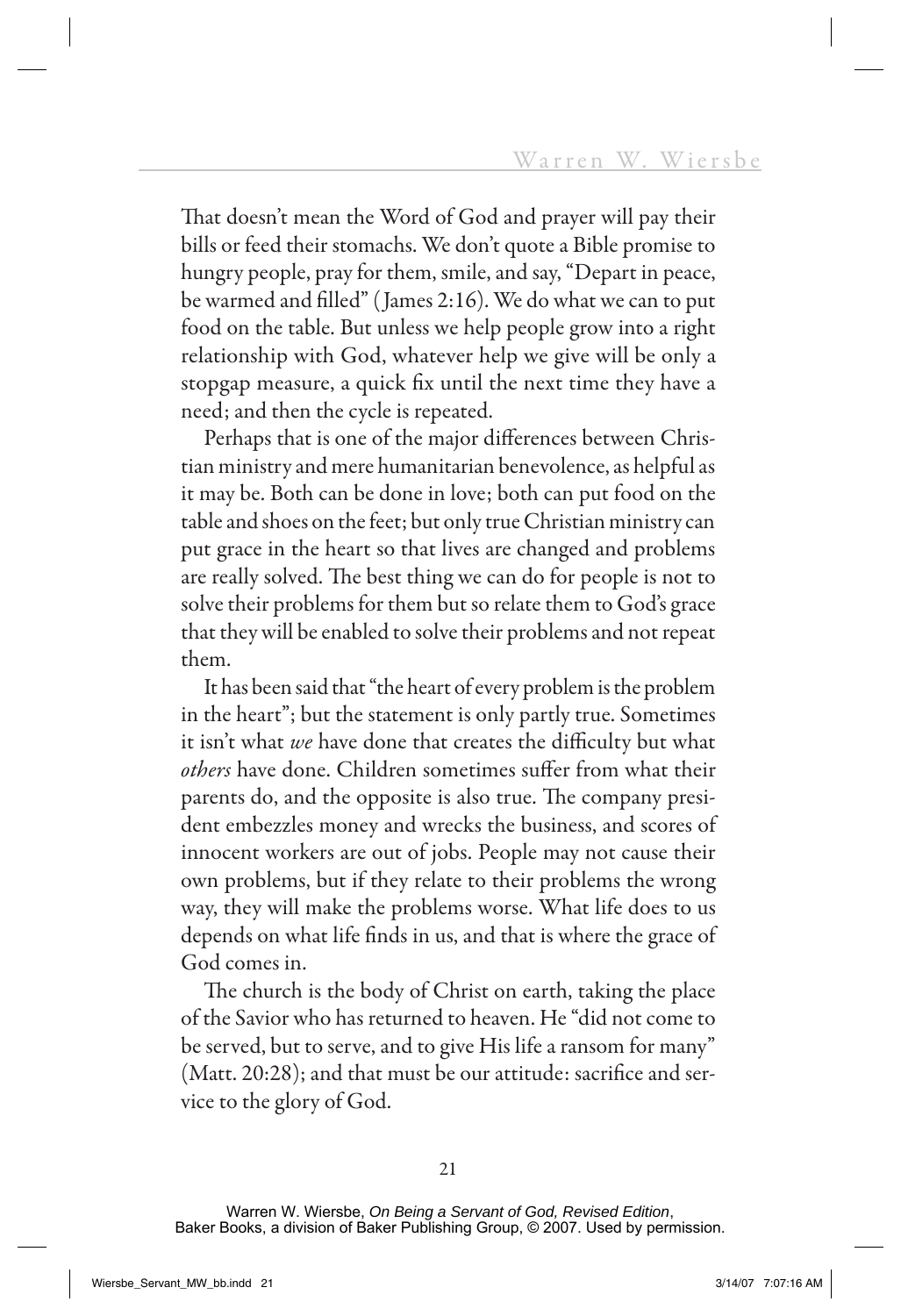*On Being a Servant of God*

There was a time when Peter didn't say, "What I do have I give you" (Acts 3:6). He said, "See, we have left all and followed You. Therefore what shall we have?" (Matt. 19:27). Selfishness says, "What will I get?" Service says, "What I have I'll give to you."

The human needs in our world today are indescribable, innumerable, and (if you have a tender heart) almost unbearable. You and I can't do everything, but we can do something; and that something is the ministry God has called us to fulfill.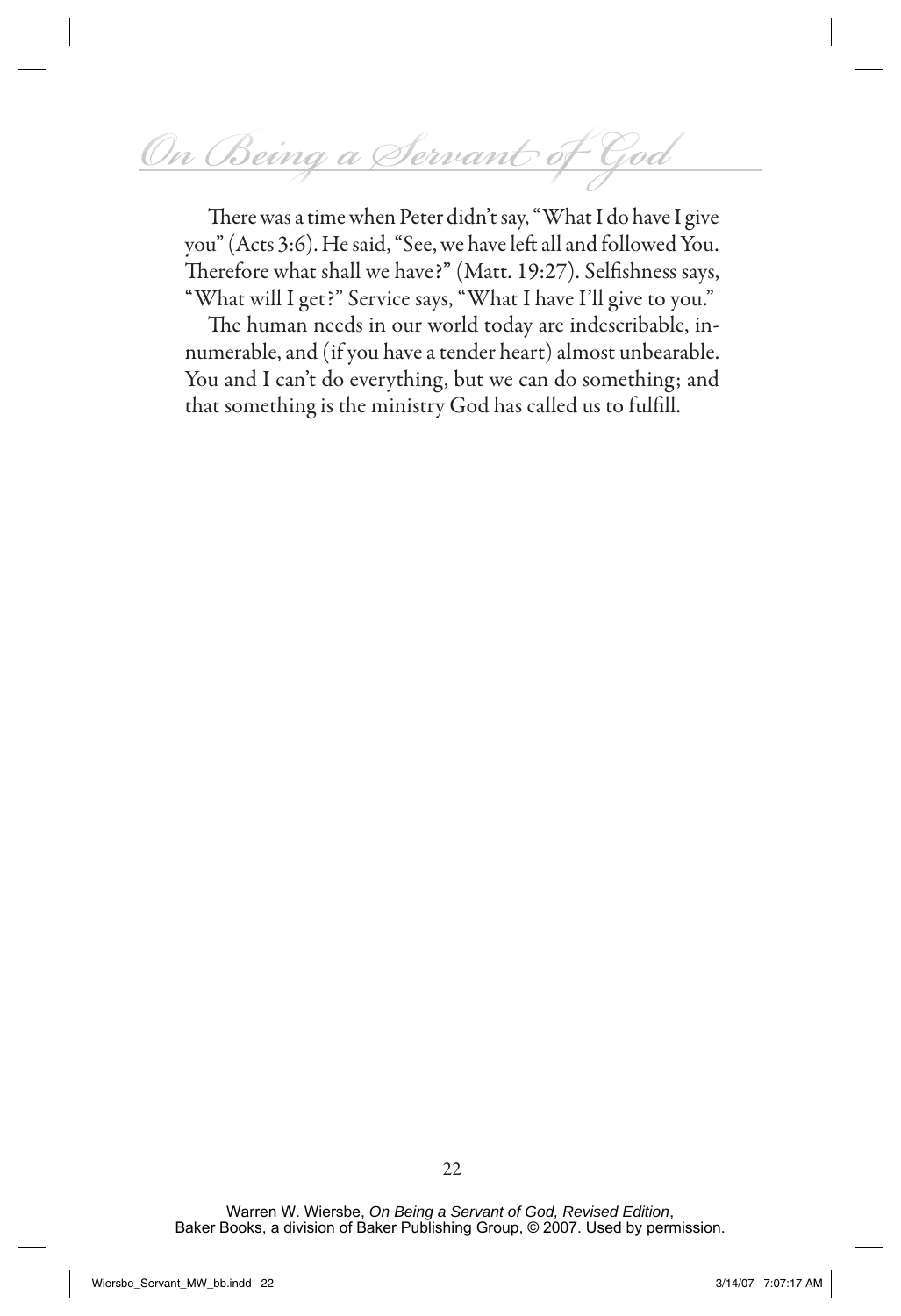4

I ran across a new word in my reading: *Erinaceus*. It's a zoological term that describes the hedgehog family. Like hedgehogs, some people are as the genus Erinaceus: the closer you get to them, the more they stick you with their protective quills. You want to help them, but if you do, you're going to get hurt.

That's why we need *love*. Ministry takes place when divine resources meet human needs *through loving channels* to the glory of God. If the motivation for our service is anything less than Christ's love—His love for us and our love for Him—our ministry will not really meet human needs or glorify God: "But when He saw the multitudes, He was moved with compassion for them" (Matt. 9:36); "For the love of Christ compels us" (2 Cor. 5:14).

When I use the phrase "loving channels," I don't mean to imply that God's servants are passive conduits through whom God pours His blessing, come what may. God works not *in spite of* us or *instead of* us ("Let go and let God!") but *in* us and *through* us. And as He's working to share His divine resources with others, He wants to bless the channel as well. *If the worker doesn't get a blessing out of the work, something is radically wrong.* Serving God isn't punishment; it's nourishment. Jesus said, "My food is to do the will of Him who sent Me, and to finish His work" ( John 4:34).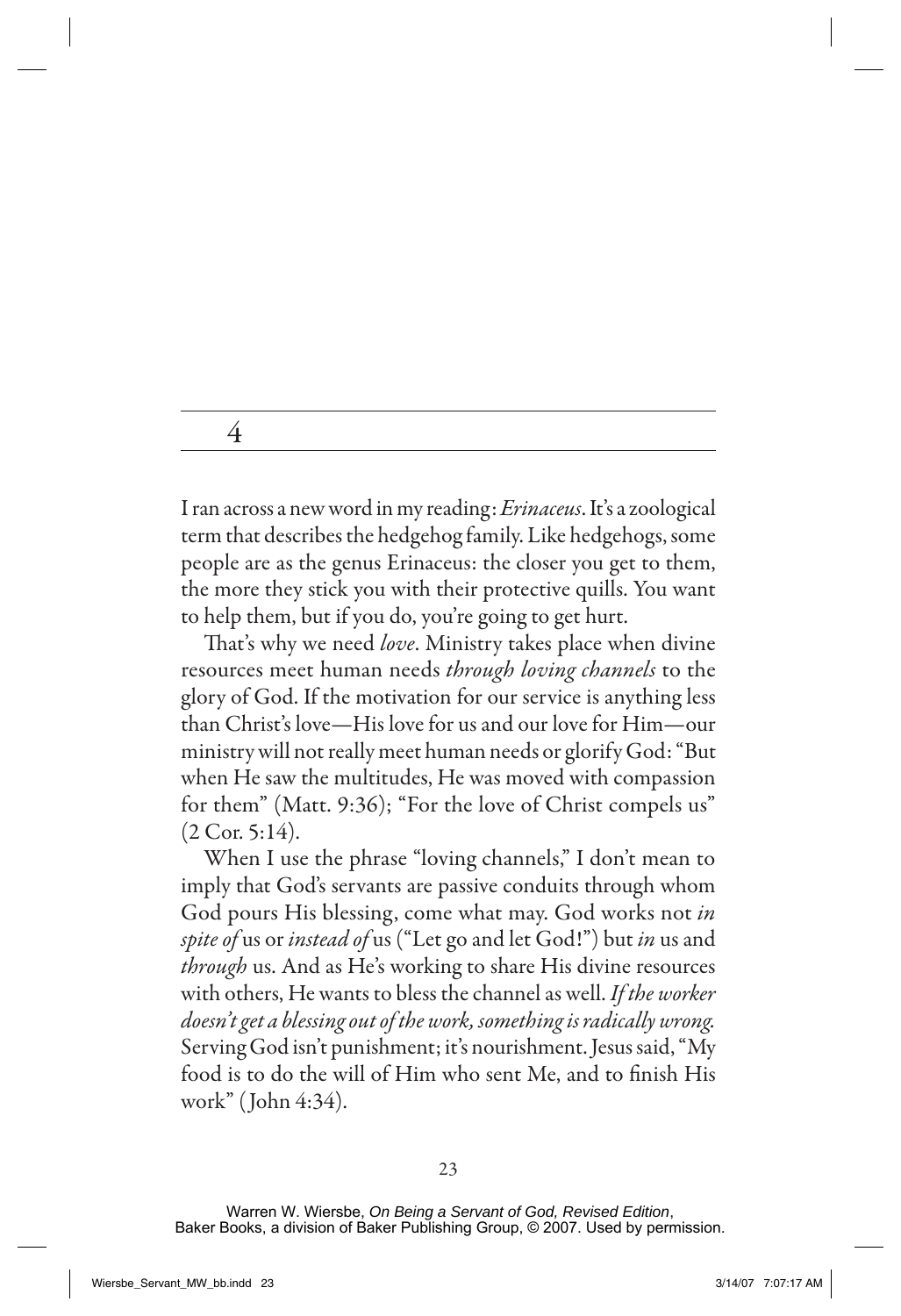Serving God means working with people; and people not only *have* problems, but they can *be* problems because of the way they deal with their own needs. They can grow invisible protective quills to keep others at a distance; and unless you really love these people, you can never help them.

We learned in the previous chapter that you and I must rightly relate to the needs of others. We must not be blind to their needs or ignore them, nor must we use their needs as opportunities to promote ourselves. *But the people we're trying to help may take any or all of these same approaches to their own problems!* Some people are blind to their real needs and constantly want to go on a detour. Other people choose to ignore their needs and perhaps blame somebody else. And there are people who have learned to "exploit" their needs to get what they want from others. They can't afford to solve their problems because their whole lifestyle is built on them. This third group is perhaps the hardest to help.

We must remember, nevertheless, that we are loving channels of the *grace of God*. As Bernard of Clairvaux said, "Justice seeks out the merits of the case, but pity only regards the need." We who are servants of God don't deserve His grace any more than the ones we are serving deserve it, and who are we to limit God's grace and mercy?

However, Christian love is not blind. Paul prayed for the believers in Philippi that their love might "abound still more and more in knowledge and all discernment" (Phil. 1:9). Jesus loved the young man we call the rich young ruler (Mark 10:21), but that didn't motivate Him to lower the standards and make it easy for the man to follow Christ. It isn't enough for us merely to love suffering people and want to help them. We must also love the truth that God has given us (Ps. 119:97; 2 Thess. 2:10). If truth and love contradict each other, something is amiss.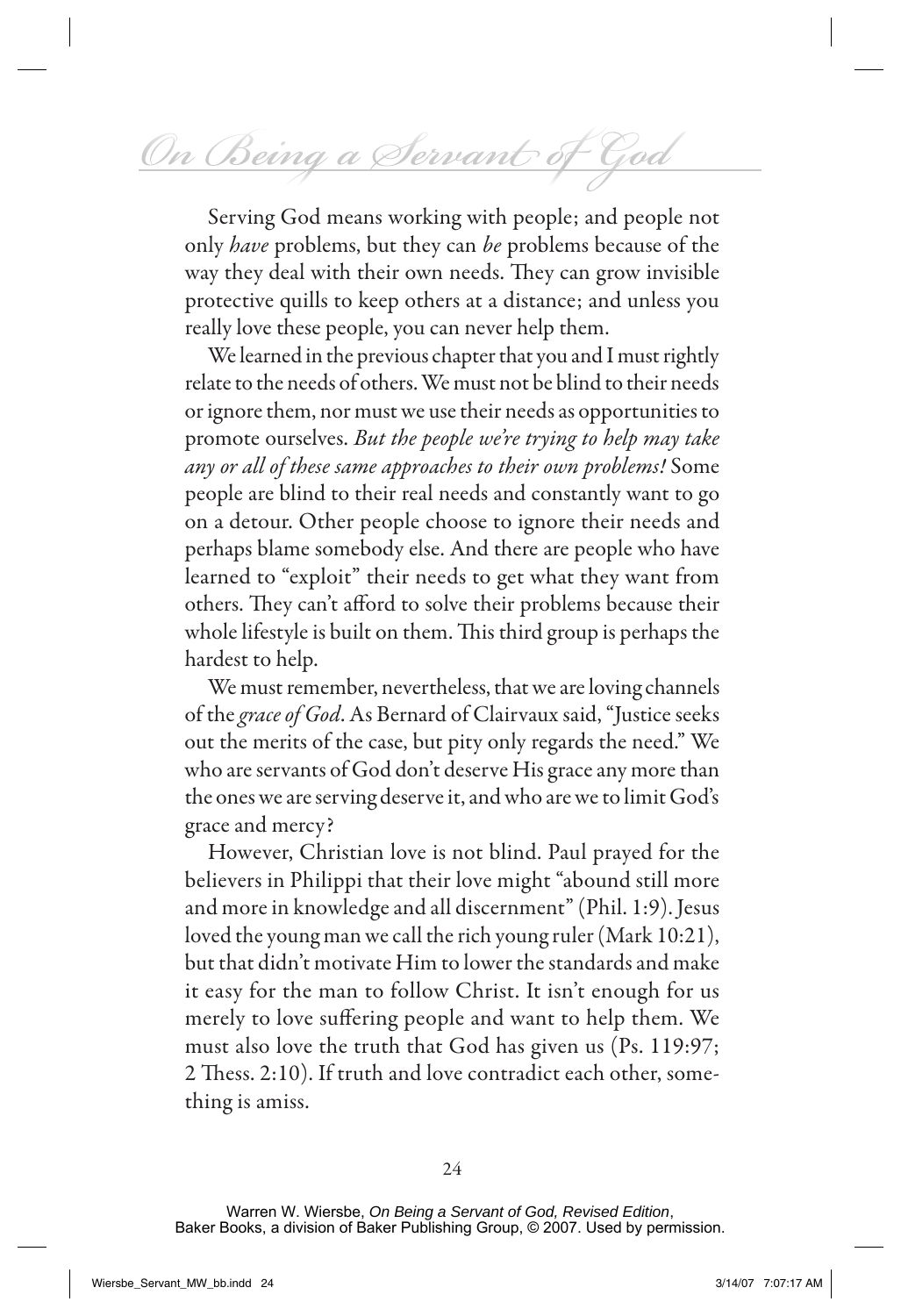Many of us confess that we're not capable of loving people the way Jesus loves them and us. We do our best to practice 1 Corinthians 13, but it doesn't always last. But that's the "manufacturer mentality" again. God doesn't ask us to *work up* our Christian love in our own strength because He offers to create it within us when we need it: "The love of God has been poured out in our hearts by the Holy Spirit who was given to us" (Rom. 5:5); "But the fruit of the Spirit is love" (Gal. 5:22).

The love that we need for ministry is not a natural ability; it's a supernatural quality that only God can provide. When the people we serve irritate us or disappoint us, the first thing we usually do is pray for them and tell the Lord to change them. What we ought to do first is *pray for ourselves and ask God to increase our love*. Otherwise, we may give the devil a foothold in our own hearts, which will create problems the next time we try to minister to those people: "And be kind to one another [even if they aren't kind to you], tenderhearted [even if they hurt you], forgiving one another, even as God in Christ forgave you" (Eph. 4:32).

I'll have more to say later about the work of the Holy Spirit in ministry, but this much needs to be said now: the Holy Spirit can make you adequate for any ministry challenge God brings to you. In fact, God often allows problem people to come into your life so that you'll learn to depend more on His power and not your own resources.

Now is a good time to point out a truth about Christian service that for some reason we overlook: *God is as concerned about the servant as He is the service.* If all God wanted to do was get the work done, He could send His angels, and they would do it better and faster. But He not only wants to do something *through* us, He also wants to do something *in* us; and that is why the "hedgehogs" show up in our lives. God uses them to encourage us to pray, trust the Word, and depend on the Spirit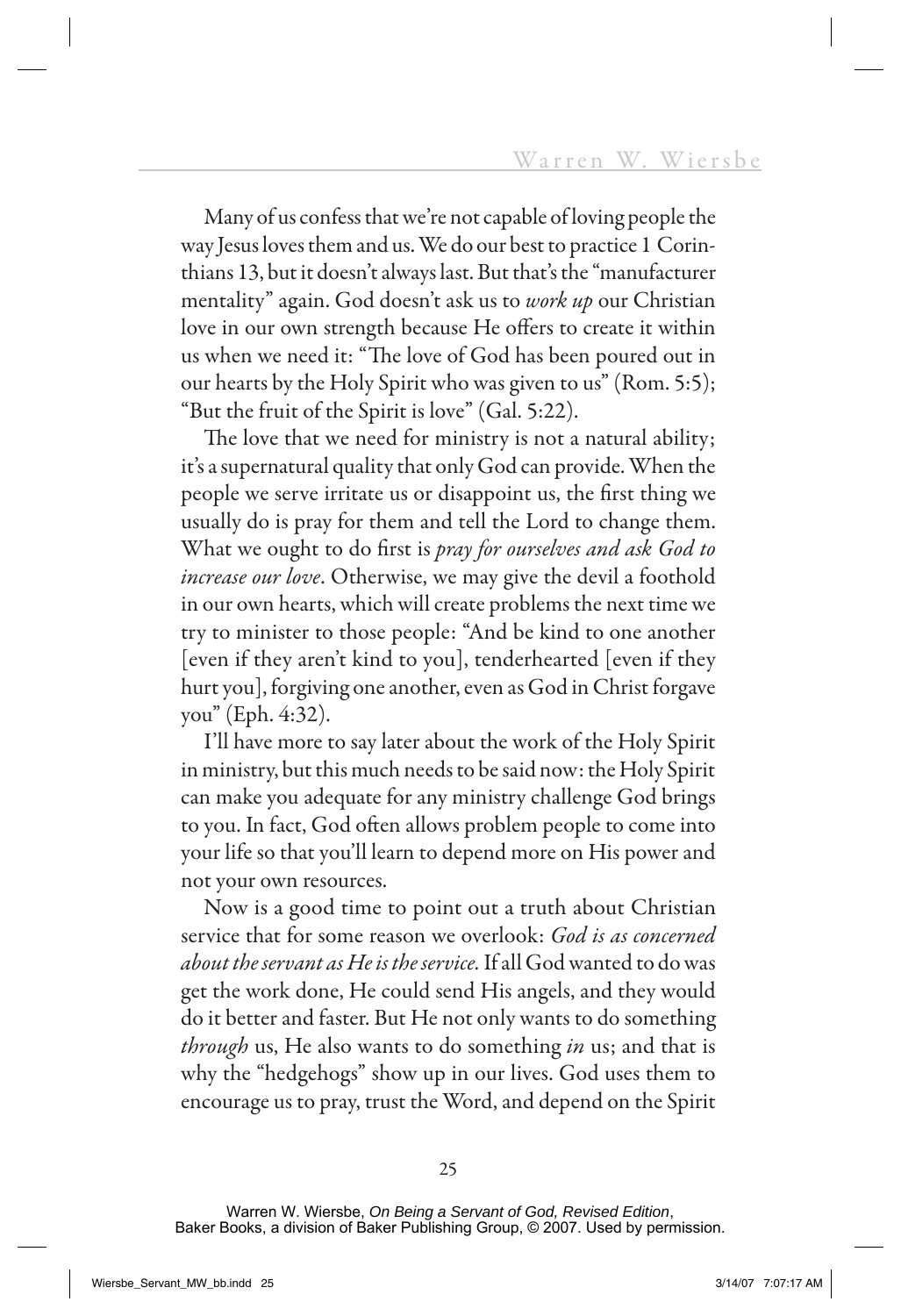*On Being a Servant of God*

for love and grace. Difficult people and difficult circumstances can be used by the Spirit to help us grow and become more like Christ.

However, when these difficulties come, our tendency is to pray for deliverance instead of growth. We ask the Lord, "*How* can I get out of this?" instead of "*What* can I get out of this?" When we do that, we miss the opportunities God gives us to develop spiritual maturity.

Sometimes you feel like quitting and running away, and that's the worst thing you can do. Resigning from your church, giving up your Sunday school class, leaving the committee, or abandoning the choir will never solve the problems or meet the needs in your heart. You'll probably meet the same situation and the same people (with different names) in the next ministry you accept. Why? Because God won't let His servants run away. God is determined that His children be "conformed to the image of His Son" (Rom. 8:29), and He will keep working until He accomplishes His purpose.

It's human to want to run away from a tough situation. Many believers have done it, and many more have wanted to do it. Moses had such a difficult time with Israel that he wanted to die (Num. 11:10–15), and Elijah became so discouraged that he deserted his post and went into the wilderness where he asked to die (1 Kings 19). Dr. V. Raymond Edman used to tell the Wheaton (Illinois) College students, "It's always too soon to quit." On the flyleaf of my copy of his book *The Disciplines of Life*, Dr. Edman wrote, "Remember always to keep chin up and knees down!" Good counsel!

You'll meet problem people and problem situations wherever you go, so make up your mind to expect them, accept them, and let God use them in your life. The devil wants to use problem people as weapons to tear you down, but the Spirit can use them as tools to build you up. The choice is yours. If you stay on the

Warren W. Wiersbe, *On Being a Servant of God, Revised Edition*, Baker Books, a division of Baker Publishing Group, © 2007. Used by permission.